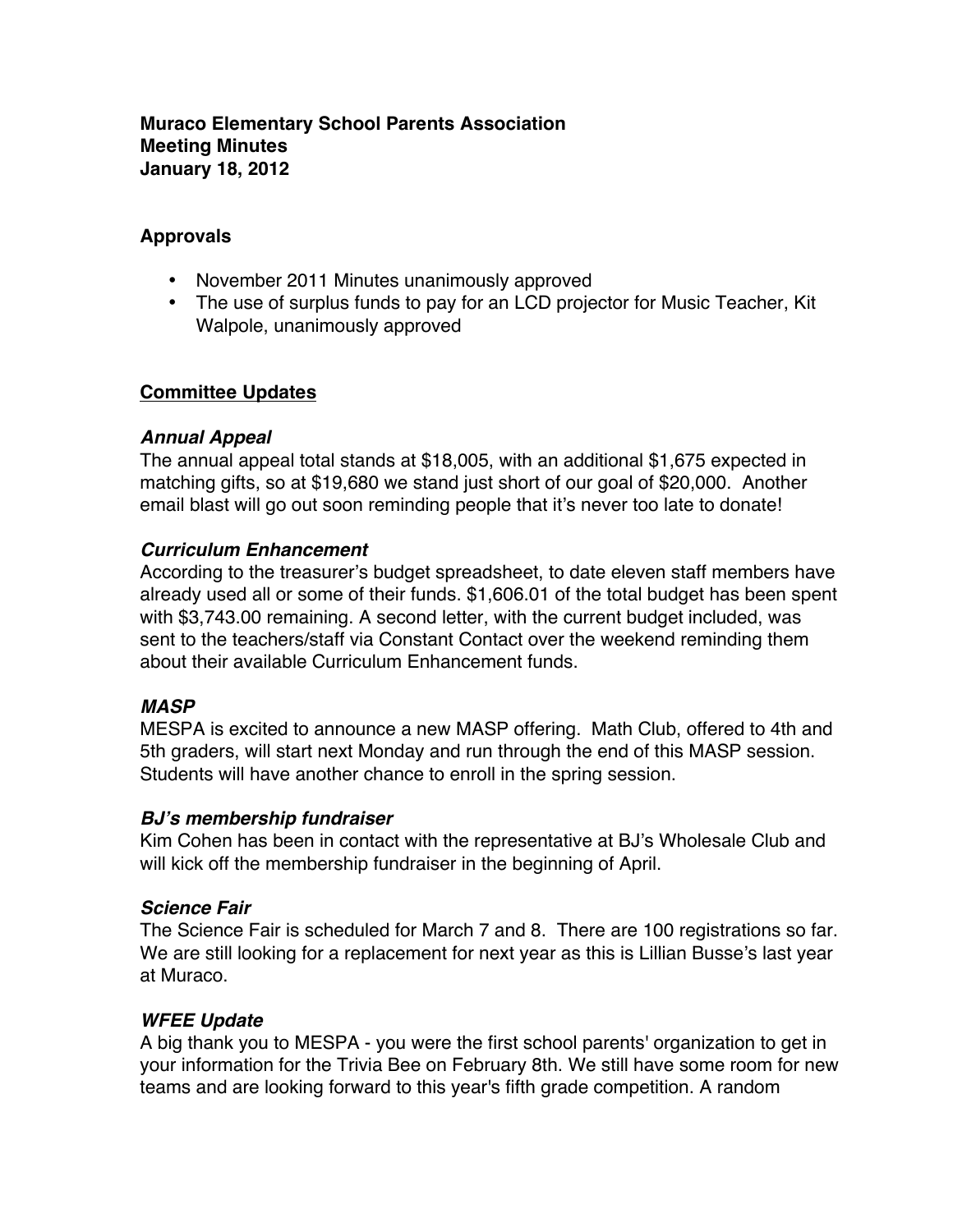drawing will choose fifth graders interested in participating. All are welcome at the Trivia Bee to cheer on their schools!

# *Staff Appreciation Breakfast*

We are light on volunteers for the upcoming appreciation breakfasts. Please go online if you are interested in helping. Also, Suzanne Leslie always appreciates a hand in setting up the breakfasts.

# *Mentoring Program*

The Mentoring program is underway for 4th and 5th graders. We had roughly 100 kids sign up, and the mentoring committee is making the matches now. We plan to have all matches made by Jan 27th, notify parents of their child's match, and kick off the mentoring process. The night of sharing is set for April 9th.

# *5th Grade Enrichment*

There are trips planned next week for 5th grade to MIT outreach center where our kids will learn to build mechanical Lego cars, with the guidance of Mechanical Engineering grad students from MIT.

# **Discussions & Announcements**

# *Parent To Parent*

Karen Fagan, Co-President of Parent To Parent, described how the organization was founded in 1982 by then McCall principal Vandy French to facilitate networking among parents of adolescents. Since then, it has grown, becoming a 501(c)(3) nonprofit in 1997, and representing a cross-section of the Winchester parent community, from parents of infants to parents of high schoolers. Parent to Parent hosts a few speakers a year (both local and national speakers) and previews the presentations before inviting them to Winchester. This fall, Parent To Parent hosted Dr. Robert Brooks who spoke on the topic of raising resilient children, and Dr. Richard Weissbourd, who spoke about raising happy and successful children of character. There will be another program on February 9<sup>th</sup> on body image and nutrition **(7:30 to 9:00 p.m. at the Next Door Theater on Cross Street).**

Parent To Parent also co-sponsors Book Groups with the Winchester Public Library. The most recent book group was on January  $19<sup>th</sup>$  and discussed "The Way of Boys" by Anthony Rao.

There are also informational programs, such as the annual Evening With The Superintendent, which took place on January 23<sup>rd</sup>. Typically Superintendent will give a state of the schools address and discuss other timely topics, such as the school budget and other school-related issues (like redistricting and MCAS results). This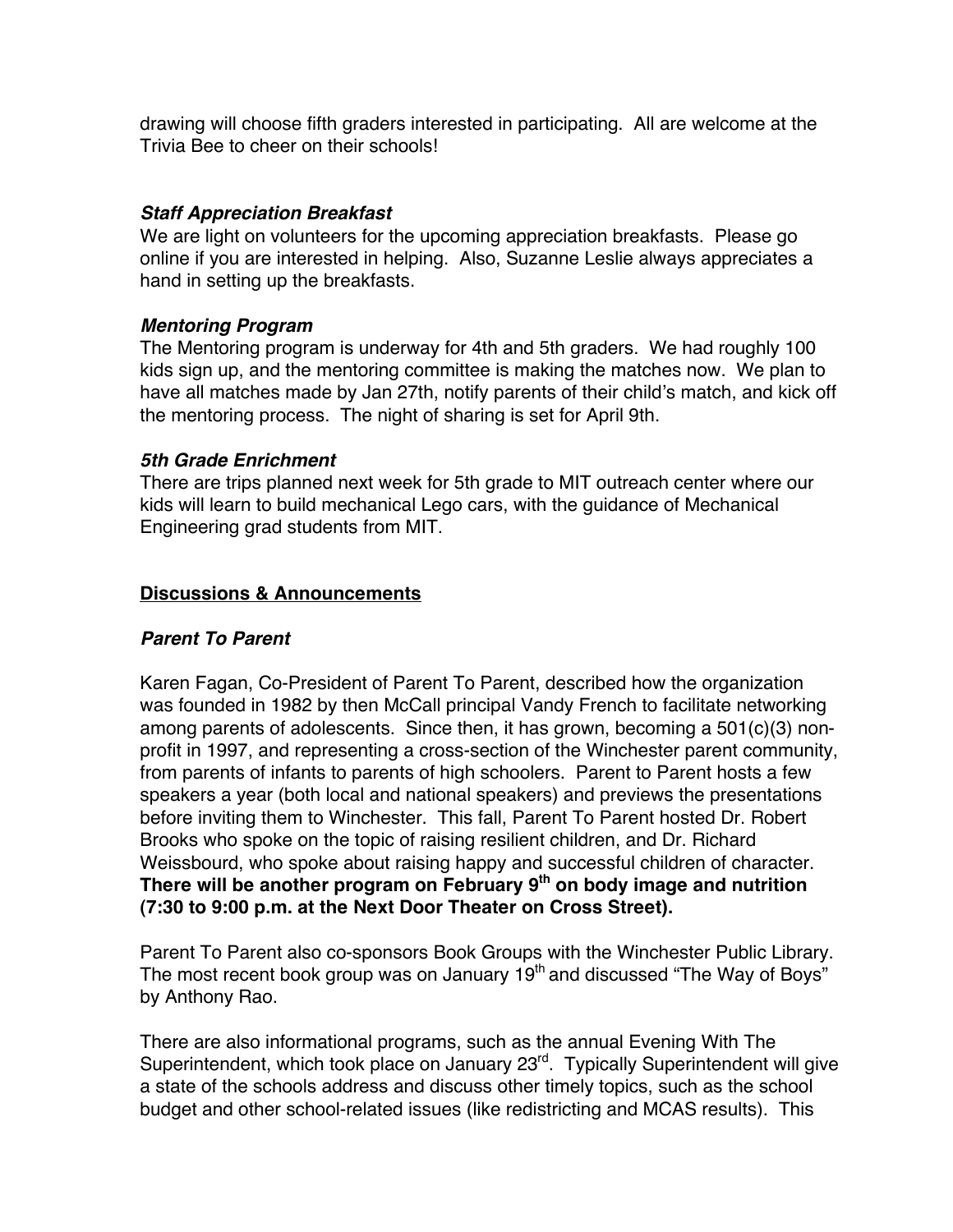program, like all Parent to Parent programs, is for parents-only.

The Parent To Parent website, http://www.parenttoparentwinchester.org contains information on past and current programs, as well as other resources for parents, including "Pearls of Wisdom."

#### **Parent To Parent would like to have a Muraco representative on its board so please email Karen if you are interested.** Her email address is: kmcfagan@comcast.net.

#### *Winchester Multicultural Network*

Susan Lewis, representing the Winchester Multicultural Network, gave a brief history of the organization, mentioning how it was founded in 1991 by Winchester resident Sandy Thompson to promote the understanding and appreciation of diversity. The Network runs several **ongoing programs**: **International Connections**, which is a drop-in gathering held at the Winchester Public Library on Thursday mornings at 10:00 a.m.; the **Lunch Bunch,** which is a monthly lunch held at different ethnic restaurants in the area and **English Conversation groups,** held on Monday mornings or Wednesday evenings.

In addition, the Network sponsors many **one-time events**: the recent family celebration of Martin Luther King, Jr. Day (partnered with FAN) and the upcoming celebration of Black History Month, with a presentation at St. Mary's Church by the sister of the filmmaker, Henry Hampton, who produced the famous documentary, *Eyes on the Prize* (2/12/12).

Finally, the Network also sponsors (or co-sponsors) several **workshops**: a workshop focused on combating racism with Paul Marcus of Community Change (1/25/12), a community workshop called Winchester in Transition (2/11/12) and an annual community workshop (3/9 and 3/10).

For more information about the Network, visit http://wmcn.org/

#### *Redistricting Committee*

Gaurav Chaudhary is the Muraco representative to the Redistricting Committee. Please feel free to contact him with any questions about the process or to give him your ideas or feedback. Questions and/or comments may also be submitted to the Redistricting Committee through the Committee's website: http://www.winchesterredistricting.com/.